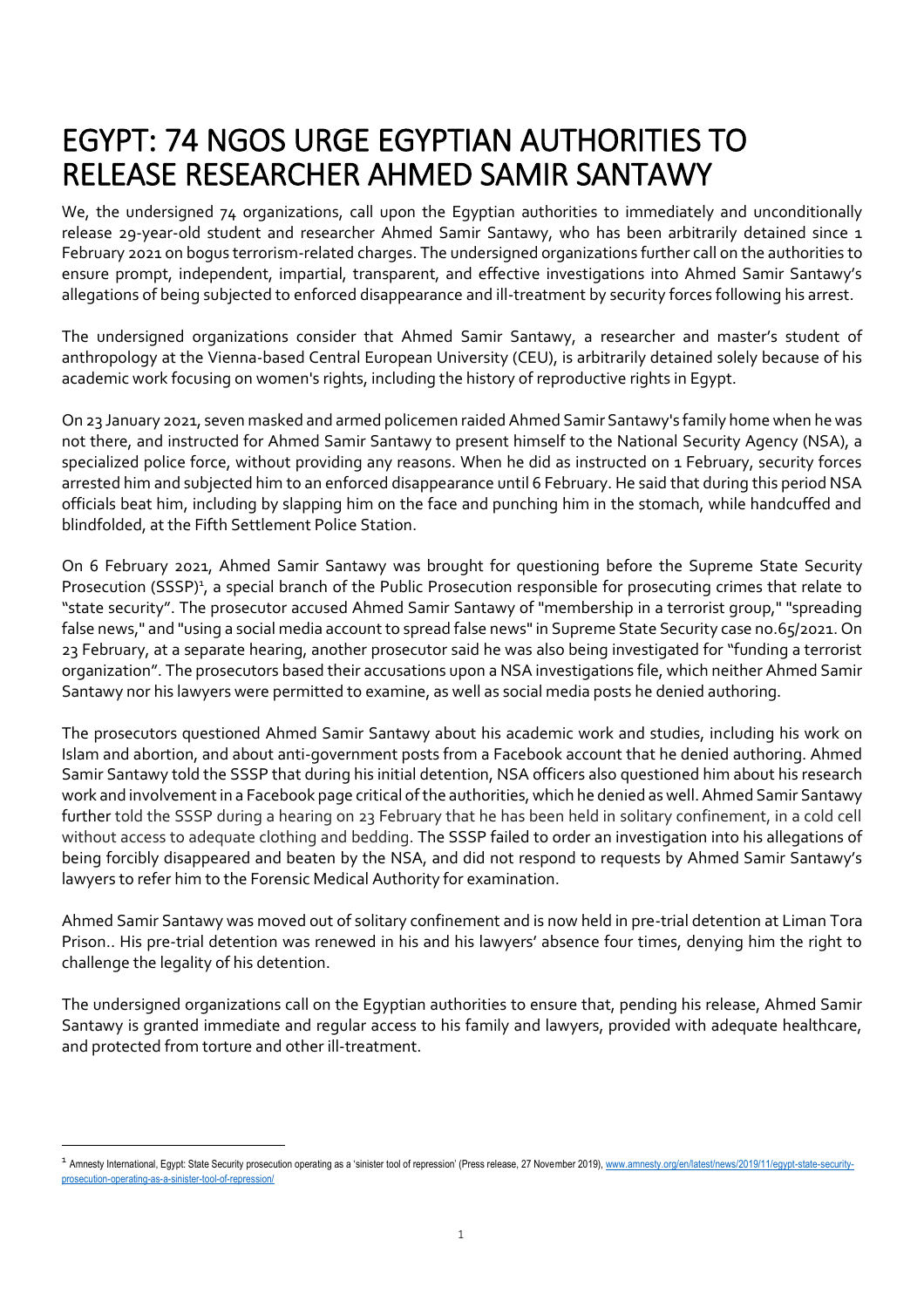## **Background:**

Ahmed Samir Santawy's arrest comes against the backdrop of an unprecedented crackdown on the rights to freedom of expression, association and peaceful assembly in Egypt. In recent years, security forces have rounded up hundreds of human rights defenders, activists, lawyers, politicians, peaceful protesters, journalists, medical workers, as well as researchers and academics, and subjected them to enforced disappearance, torture and other ill-treatment, and prolonged pre-trial detention pending investigations into unfounded terrorism-related charges.<sup>2</sup> In February 2020, security forces arrested Patrick George Zaki, a gender rights researcher at the Egyptian Initiative for Personal Rights and master's student at the University of Bologna in Italy, upon his arrival to Egypt. He has been held in pre-trial detention over baseless terrorism-related charges since then.<sup>3</sup> In May 2018, Walid Salem, a PhD researcher at the University of Washington was arrested after returning to Egypt for his field work. Walid Salem was provisionally released pending investigations in December 2018, after spending seven months in pre-trial detention, but the authorities ban him from travelling outside Egypt. These attacks against academics and researchers further undermine the already limited academic freedom in the country.<sup>4</sup>

## Signatories:

- 1. Amnesty International
- 2. Human Rights Watch
- 3. Scholars at Risk
- 4. Association for Freedom of Thought and Expression
- 5. Cairo Institute for Human Rights Studies
- 6. EuroMed Rights
- 7. FIDH*, within the framework of the Observatory for the Protection of Human Rights Defenders*
- *8.* OMCT (World Organisation Against Torture)*, within the framework of the Observatory for the Protection of Human Rights Defenders*
- *9.* International Service for Human Rights
- *10.* Egyptian Front for Human Rights
- 11. Initiative franco-égyptienne pour les droits les libertés
- 12. Committee for Justice
- 13. The Freedom Initiative
- 14. Project on Middle East Democracy (POMED)
- 15. The Tahrir Institute for Middle East Policy
- 16. People In Need
- 17. MENA Rights Group
- 18. Middle East Studies Association of North America
- 19. PEN International
- 20. Center for Reproductive Rights
- 21. Pan African Human Rights Defenders Network (AfricanDefenders)
- 22. Intersection Association for Rights and Freedoms
- 23. Regional Center for Rights and Liberties
- 24. Human Rights First
- 25. Hungarian Europe Society
- 26. Clean Air Action Group (Environmental Association)
- 27. Democracy for the Arab World Now (DAWN)
- 28. El Nadim Center

1

<sup>&</sup>lt;sup>2</sup>Amnesty International, Egypt: Permanent state of exception: Abuses by the supreme state security prosecution (Index: MDE 12/1399/2019)[, www.amnesty.org/en/documents/mde12/1399/2019/en/](http://www.amnesty.org/en/documents/mde12/1399/2019/en/) 3Amnesty International, Egypt: Arbitrary arrest and torture of researcher studying gender in Italy (Press release, 10 February 2020)[, www.amnesty.org/en/latest/news/2020/02/egypt-arbitrary-arrest-and](http://www.amnesty.org/en/latest/news/2020/02/egypt-arbitrary-arrest-and-torture-of-researcher-studying-gender-in-italy/)[torture-of-researcher-studying-gender-in-italy/](http://www.amnesty.org/en/latest/news/2020/02/egypt-arbitrary-arrest-and-torture-of-researcher-studying-gender-in-italy/)

<sup>4</sup> Association for Freedom of Thought and Expression, Universities Without Academic Freedoms: A Report On Freedom Of Teaching And Research In Egyptian Universities, 27 July 2020, [https://afteegypt.org/en/academic\\_freedoms/2020/07/27/19745-afteegypt.html](https://afteegypt.org/en/academic_freedoms/2020/07/27/19745-afteegypt.html)